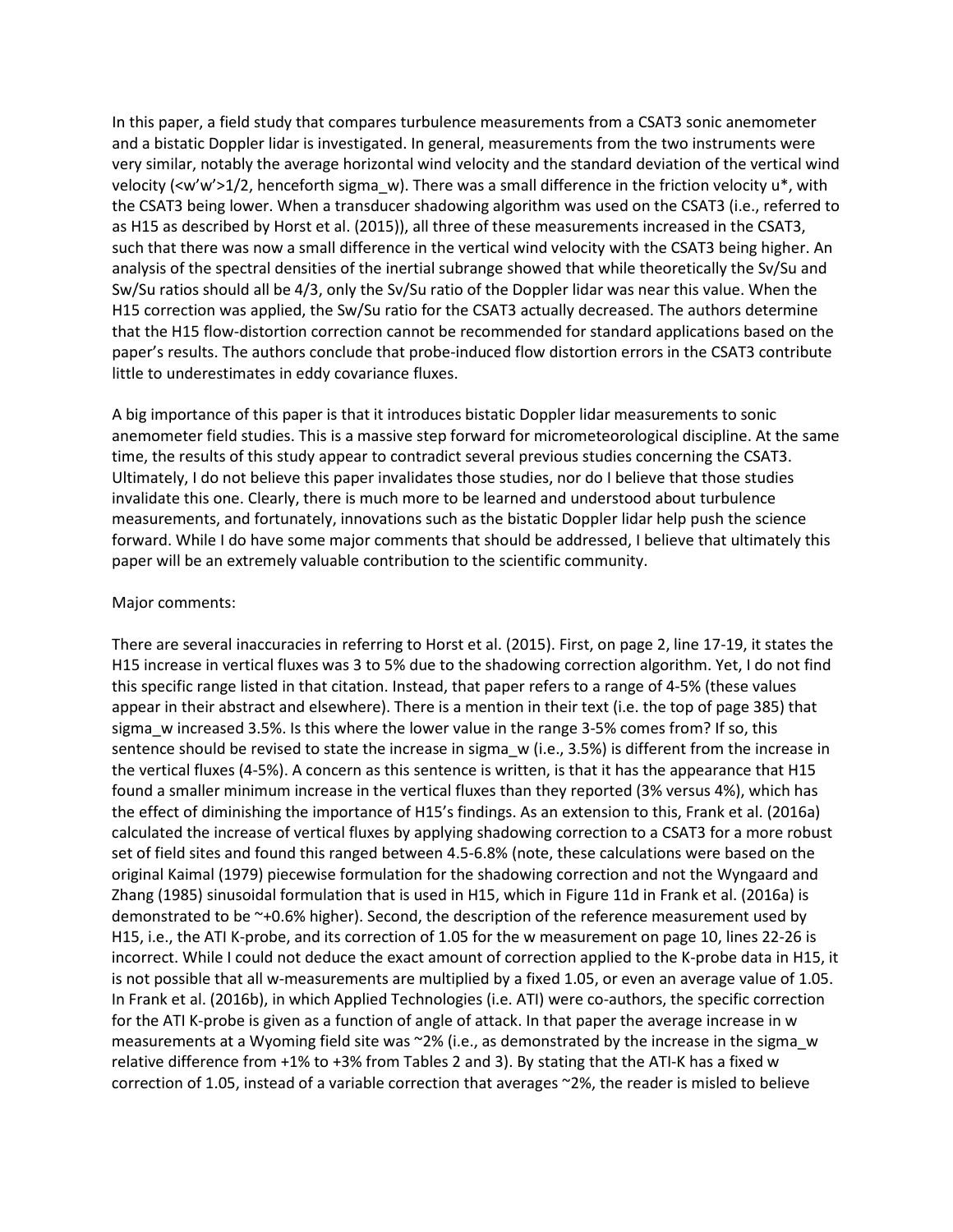that the K-probe reference in H15 is fundamentally flawed, and by extension that the findings of H15 could be fundamentally flawed.

I find it troubling that in this paper the results of [Huq et al. \(2017\)](#page-3-4) are both confirmed (i.e., page 12, line 15-17) and also condemned (page 15, lines 15-18).

I disagree with the question of validity on the [Frank et al. \(2016b\)](#page-3-3) experiment on page 2, lines 5-7, that rotated instruments would have half the resolution which could invalidate the findings. The CSAT3 manual does specify the resolution as 0.001 m/s resolution for u and v measurements and 0.0005 m/s for w measurements (i.e., a higher resolution w-measurment). In [Frank et al. \(2016b\)](#page-3-3) the most significant finding for the 90° rotated CSAT3 anemometers is listed in table 6, which tests that a hypothesis supporting the need for transducer shadowing would cause a -5% change in sigma v while there would be no change in sigma w. The observations of a -11% change in sigma v and 0% change in sigma w were somewhat consistent with this hypothesis. One interpretation of these results regarding measurement resolution is that the important observation that that sigma v decreased with the 90° rotated CSAT3 anemometers was conducted with the original w-measurement path which has the higher resolution. While the authors of [Frank et al. \(2016b\)](#page-3-3) have received criticism for their experimental design, they are unsure how issues relating to measurement resolution could invalidate their results.

The range of the results from [Peña et al. \(2019\)](#page-3-5) appear to be misstated on page 14, line 14-16. While the values of Fv/Fu of 1.32 and 1.34 do appear in their Table 2 for the Riso and Norrekaer Enge site under CSAT3/no-correction and the value of Fw/Fu of 1.13 appears for the Riso under CSAT3/no-correction, the value they list for Norrekaer Enge site for CSAT3/no-correction is listed as 1.07 and not 1.06.

While I admittedly am new to the concept of bistatic Doppler lidar, I believe that some caution should be used before it is accepted as an unbiased control or reference measurement. First, as illustrated by the measurement volume of 2mm in horizontal diameter versus 50 mm in vertical height, this instrument clearly treats the horizontal and vertical dimensions differently. Beyond the size of the measurement volume, I assume that there is a non-orthogonal to orthogonal conversion between the measurements along the three receiving unit axes that computes the vertical measurement differently from the horizontal measurements (i.e., similar to how the CSAT3 calculates orthogonal components as described on page 4, lines 6-8). I am also troubled by Figure 7, where the spectral for the PTB lidar w measurement is clearly differently than either the u or v in the region of the inertial subrange (i.e., it is concave down while the others are ramping up). Perhaps I am not alone in questioning the use of a nonorthogonal instrument that treats the vertical dimension differently to test another non-orthogonal instrument that treats the vertical dimension differently in order to determine if there are any errors with the vertical measurement. One improvement to help address this is to present the results of the other dimensions, i.e., sigma\_u, sigma\_w, etc. A second improvement that could only be achieved with a new field deployment would be to collect data with the Doppler lidar focused within the CSAT3 measurement volume as well as outside of it. I once saw Tom Horst give a talk that did this with another Doppler lidar and CSAT3 study, and I recall he believed that there was a detectable difference when the lidar was focused within the path. Regardless, on page 2, line 30, it is stated that this study "eliminates the limitations" of previous studies that lacked an accurate standard. A more conservative statement is that this study seeks to improve on those limitations.

Minor comments: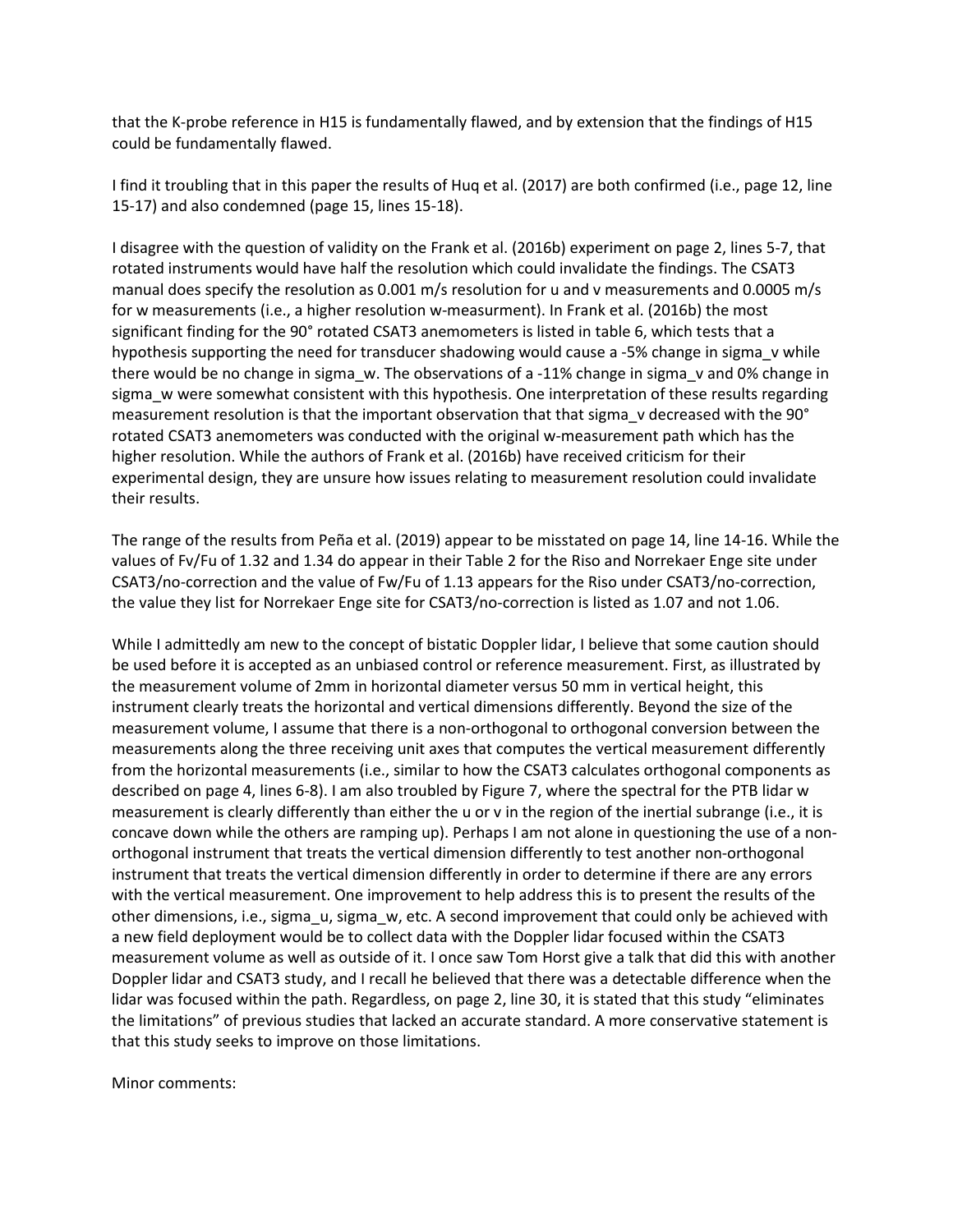Page 2, line 31-32: It is stated that there is "uncertainty of the coordinate rotations" in previous studies that is improved upon in this study. But, on page 8, line 19-21 the double coordinate rotation is implemented in this study. Does that not mean this study is also influenced by the uncertainty of coordinate rotations?

Page 5, line 13-14: It is stated that the bistatic PTB lidar is validated relative to a laser Doppler anemometer in a wind tunnel. I find this ironic since it is later stated on page 15, line 17-18 that the [Huq](#page-3-4)  [et al. \(2017\)](#page-3-4) results might be exaggerated because of their relationship to the inaccuracies of wind tunnel calibrations as shown in [Hogstrom and Smedman \(2004\)](#page-3-6).

Page 8, line 3: The word "for," might be a typo.

Page 9, Equation 1: The "," at the end of the equation might be a typo.

Page 11-12, last line/line1: The slope for u in Table 2 is actually closer to the 1:1 line than the slope for u in Table 1, so a more conservative interpretation is that the difference in u between the CSAT3 and PTB lidar does not change.

Page 12, line 1-2: While this may be the case, it is worth noting that these differences are also very small on an absolute scale.

Page 12, lines 3-6: It is interesting that the 0.041 increase in the slope of sigma\_w is interpreted as "systematically too large" while the 0.034 increase of slope in u\* is determined to improve "slightly". I would recommend a choice of words to emphasize that the increases in both slopes were fairly similar in size.

Page 14, Figure 7: I don't understand specifically what the last sentence in the caption is describing in the figure.

Page 14, line 14-16: I find it interesting that in a relative sense, the value of 1.26 is not that different from 1.32-1.34 while 1.16 is not that different from 1.13 and 1.06. But, in [Peña et al. \(2019\)](#page-3-5), the difference between 1.32-1.34 and 1.07-1.13 was deemed to be evidence that there were flow distortion issues with the CSAT3 but here the difference between 1.26 and 1.16 is deemed to be evidence that there are minimal flow distortion issues with the CSAT3. It is also worth noting in [Peña et al. \(2019\)](#page-3-5) that they present results that have the H15 correction without the path-averaging correction, but not results that have the path-averaging correction but without the H15 correction. In the case of the former, the Fw/Fu ratio actually decreases by 0.039 when the path averaging correction is applied. While I do appreciate this type of analysis, perhaps this all demonstrates that it is somewhat troublesome to interpret.

Page 15, Line 13-15: This is an incorrect statement. The main field studies of [Horst et al. \(2015\)](#page-3-0) and [Frank et al. \(2016b\)](#page-3-3) involved 5 simultaneously measured anemometers. If this statement is referring to the number of sonic anemometers that are simultaneously compared to each other, then the Bayesian statistical analysis in [Frank et al. \(2016b\)](#page-3-3) simultaneously compares 13.

Page 17, line 11-12: I am not sure this is a good statement to end on, considering the spectral plot in Figure 7 shows strange behavior in the PTB lidar in the inertial subrange and the 1.20 Sw/Su ratio in Table 3 falls short of the theoretical 1.33 value.

-John Frank

References

<span id="page-2-0"></span>Frank, J.M., Massman, W.J. and Ewers, B.E., 2016a. A Bayesian model to correct underestimated 3-D wind speeds from sonic anemometers increases turbulent components of the surface energy balance. Atmos. Meas. Tech., 9(12): 5933-5953.